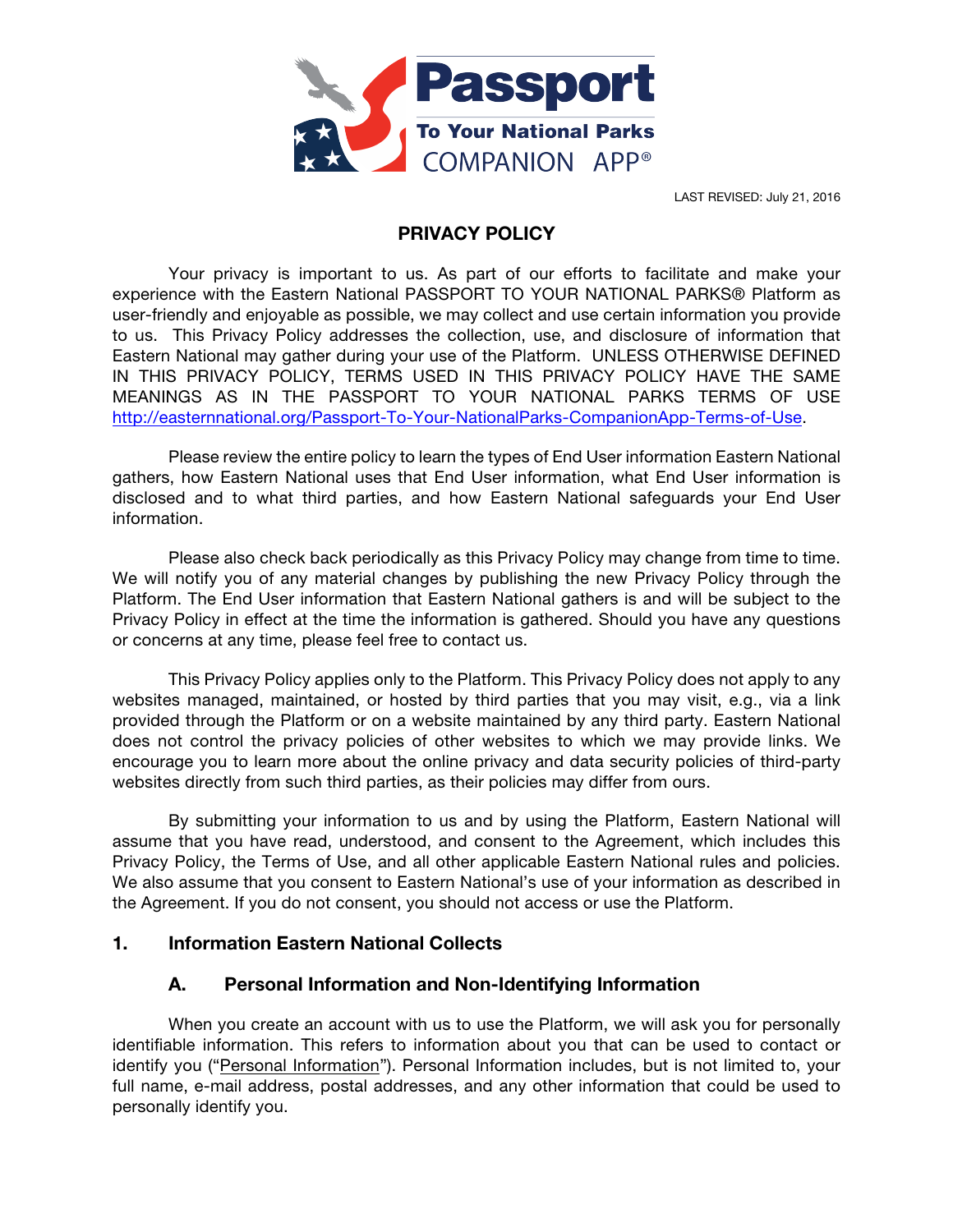We also collect other information that you provide when accessing or using the Platform that does not identify you ("Non-Identifying Information"). Non-Identifying Information includes, but is not limited to, your zip code (on its own) and individual preferences. Certain Non-Identifying Information would be considered a part of your Personal Information if it were combined with other identifiers (for example, combining your zip code with your street address) in a way that enables you to be identified. But the same pieces of information are considered Non-Identifying Information when they are taken alone or combined only with other non-identifying information (for example, your gender only or your viewing preferences).

We use your Personal Information (in some cases, in conjunction with your Non-Identifying Information) mainly to provide the Platform, facilitate and complete transactions for you, and respond to correspondence from you. We may also use your Personal Information to contact you with newsletters, marketing or promotional materials for products and services related to the Platform, such marketing and promotional materials from our eParks store, and other information that may be of interest to you. If you decide at any time that you no longer wish to receive such communications from us, please follow the unsubscribe instructions provided in any of the communications or update your account information.

### B. Usage Data

When you access the Platform, whether you are logged in or not, the Software sends and our servers automatically record certain information called "Usage Data." Usage Data may include information such as the manufacturer and model of the Device used to access the Platform; your Internet Service Provider ("ISP"); your device's Internet Protocol ("IP") address (or other device identifier), browser type, and operating system; referring/exit pages; clickstream data; portions of the Platform that you visit and the time spent there; information you search for on the Platform; Platform access times and dates; and other statistics.

Usage Data may also include geolocation data. The Platform collects geolocation data principally to provide you with information that may be more relevant to you based on your location. For example, based on your geolocation data, the Platform may provide a listing of National Parks near you. The Platform will request your express permission to collect your geolocation data.

We use Usage Data for technical administration of the Platform, including to monitor and analyze use of the Platform, to increase the functionality and user-friendliness of the Platform, and to better tailor the Platform to End Users' needs.

Usage Data may be non-identifying or it may be associated with you. Whenever we associate Usage Data with Personal Information, we will treat it as Personal Information.

### 2. Collection of Information

Eastern National may use a number of different techniques and technologies to collect Personal Information, Non-Identifying Information, and Usage Data. For example, Eastern National may use log files; software, including third-party software developer kits (SDKs) and application program interfaces (APIs), and related services; and/or other technology used to monitor your use of the Platform.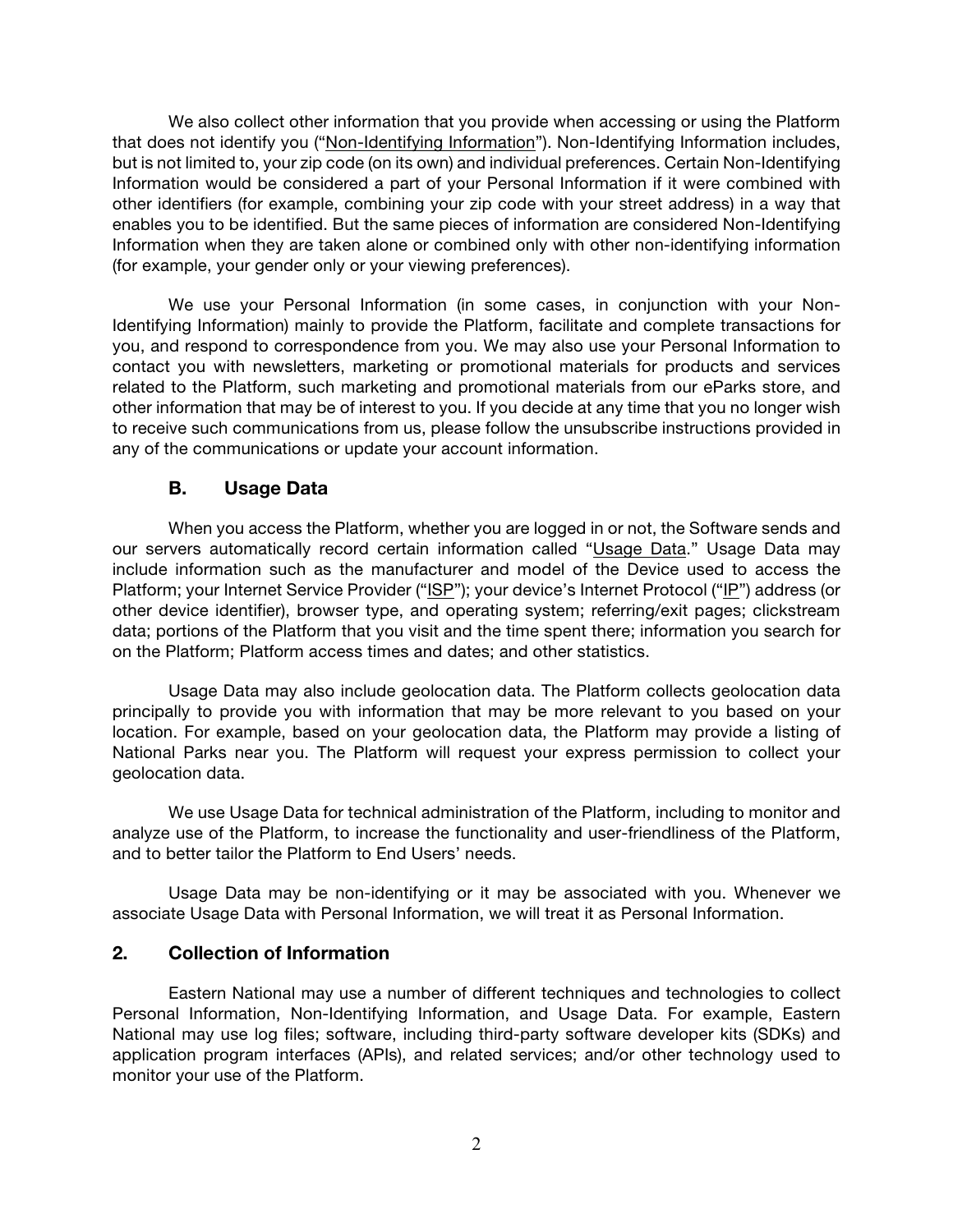### A. Forms

We request certain information from you through the use of forms on the Platform. For example, we ask you to provide your e-mail address to create an account on the Platform.

## B. Usage Data

Usage Data are collected automatically by the Platform's Software and servers. For example, the Software collects Usage Data and sends it to the Platform servers to facilitate the Services provided to you through the Platform. We use Software developed by or for us, such as the Software that constitutes the Mobile App, as well as software and related services licensed to us, such as third-party application analytics software, to collect, process, and analyze Usage Data. The Platform does not include third-party software that transmits Personal Information to third parties for their own commercial use, nor any software that tracks Internet activity across different websites (other than with respect to referring and exit pages). The Mobile App does not include cookies, but does include links to Third-Party Properties and Services that may include cookies not controlled by us.

In some of our e-mail messages, Eastern National may use a "click-through URL" linked to content on the Platform. When an End User clicks onto one of these URLs, the End User will pass through our server before arriving at the destination Web page. Eastern National tracks this click-through data to help us determine End User interest in certain subject matter and measure the effectiveness of these End User communications. You can avoid being tracked in this way by not clicking text or graphic links in e-mails from Eastern National.

# C. Tracking

Some Web browsers may be configured to send Do Not Track signals to websites, or End Users may use similar mechanisms, to indicate an End User's preference that certain web technologies not be used to track the End User's online activity. The Platform does not accept or process such Do Not Track signals or similar mechanisms.

### D. Public Communications

Please note that if you use any bulletin board, chat room, comment posting feature, or other public communication service, forum, or feature offered through the Platform, or post any information available for viewing by other End Users, any of the information that you share will be visible to other End Users. The information that you make available can be read, used, and collected by other End Users to send you unsolicited messages outside of the Platform. Eastern National is not responsible for the manner in which the Personal Information that you decide to share will be used by other End Users.

### 3. Use and Sharing of Information by Eastern National

The End User information that Eastern National collects may be added to our databases and used for business purposes, including to promote Eastern National products and services related to the Platform, such as eParks, for a statistical analysis of End Users' behavior, for product development, for content improvement, or to customize the content and layout of the Platform. In addition, Eastern National will, on occasion, send e-mails to you about the Platform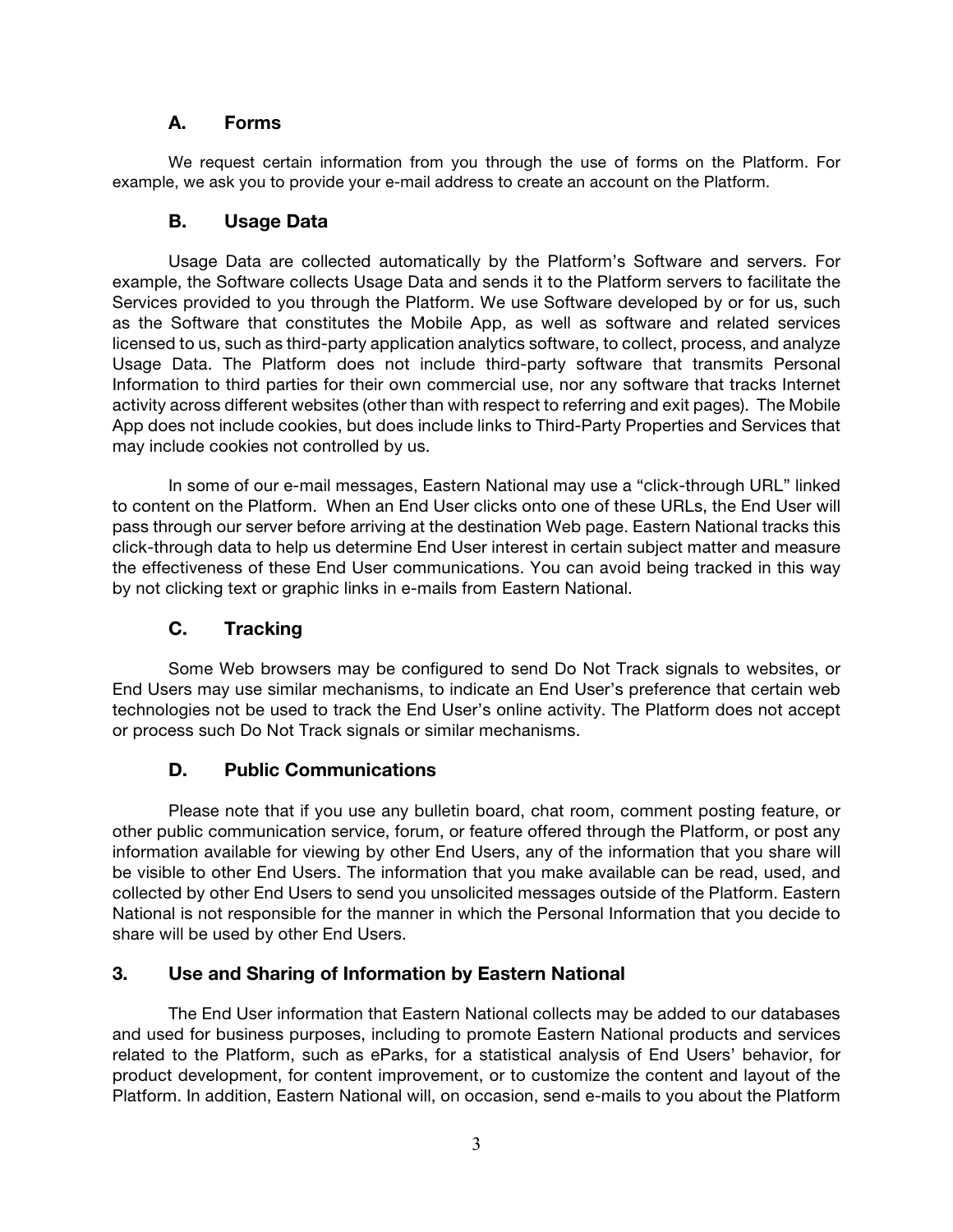or related products or services, such as eParks. If you do not want to receive e-mail from us, visit the "Opt Out" or "Unsubscribe" link at the bottom of any Eastern National e-mail to remove yourself from continued receipt of such e-mail messages.

Eastern National's policy is not to share the End User information it collects with third parties other than as specified below, or where an End User expressly consents to our sharing of certain information with a third party. We may share End User information with third parties under the following circumstances:

## A. Business Partners and Vendors

We work closely with certain business partners and vendors and we may provide End User information to our business partners and vendors so that we can offer or provide the Platform and related services to you. For example, we may engage third party companies and individuals for any of the following: to facilitate the Platform; to provide the Platform or portions of the Platform on our behalf; to perform related services, including without limitation, maintenance services, database management, fulfillment, web analytics, and improvement of the features or functionality; or to assist us in analyzing how the Platform is being used.

Under certain circumstances, you may avoid having Eastern National share your information with its business partners and vendors by not granting Eastern National permission to share your information. Not granting Eastern National permission to share your information with its business partners or vendors may limit your access to their services through the Platform.

### B. Promotions

From time to time, we may offer promotions through the Platform that require a separate registration. By participating in such a promotion, you agree to the official rules for the promotion, which may require that you provide certain information. Information collected in connection with a promotion will be used consistently with the promotion's official rules and this Privacy Policy.

### C. Business Transfers

As we continue to develop our business, we may buy, sell, or share assets in connection with, for example, a merger, acquisition, reorganization, sale of assets, or bankruptcy. In such transactions, information about End Users is often a transferred business asset. In the event that Eastern National itself or substantially all of Eastern National's assets are acquired, information about our End Users may be one of the transferred assets.

### D. Compliance with Law and Protection of Eastern National and Others

We may release End User information when we believe, in our sole discretion, that release is appropriate: to comply with the law, including but not limited to, in response to a subpoena served on Eastern National; to enforce or apply the Agreement, including the Terms of Use and other agreements, rules, and policies; to protect the rights, property, or safety of Eastern National, our End Users, or others; or to prevent activity that we believe, in our sole discretion, may be or may become illegal, unethical, or legally actionable (including exchanging End User information with other companies and organizations for fraud protection).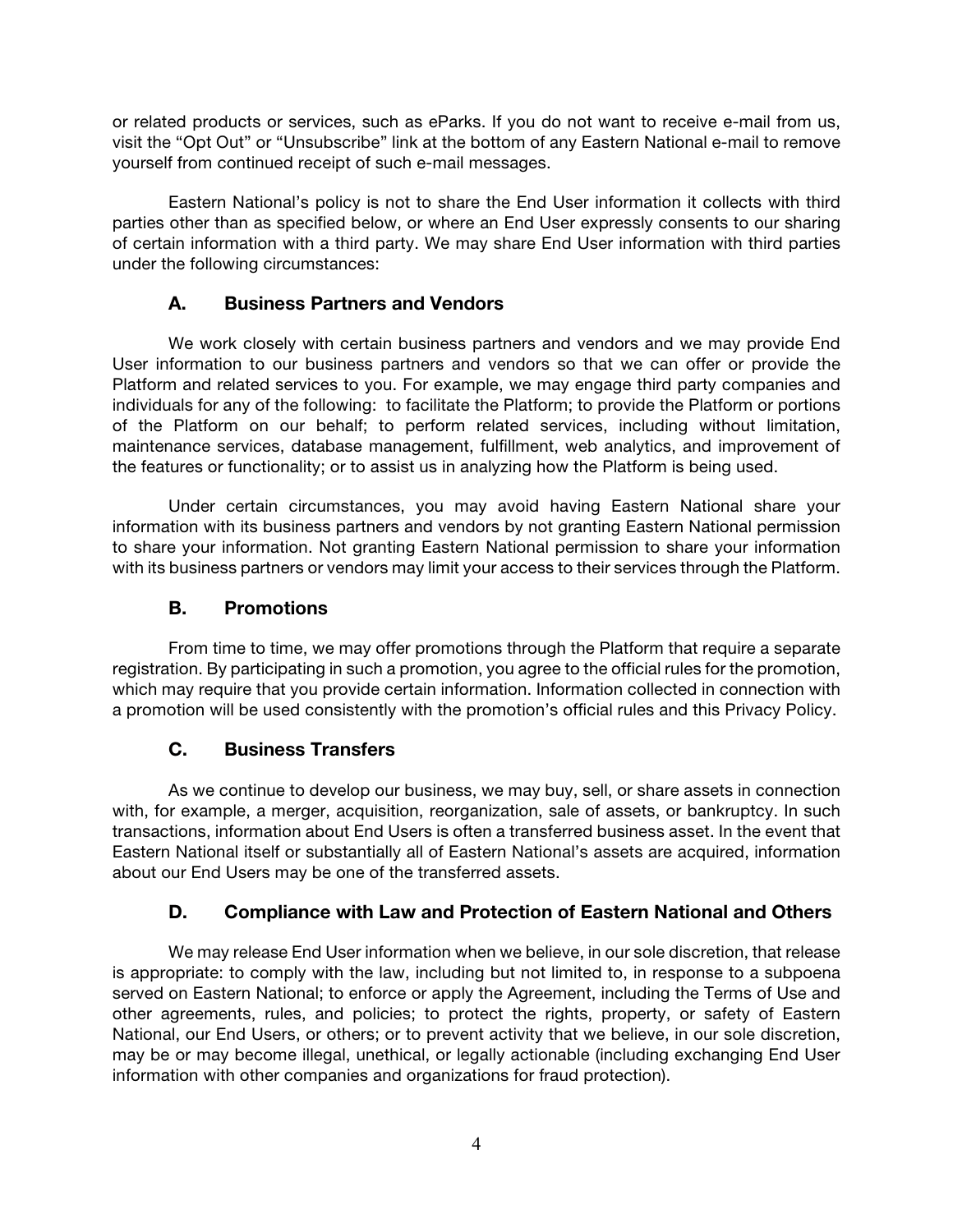## E. Aggregate Site Use Information

We may release aggregate End User information (without revealing any Personal Information about you) to advertisers and other third parties in order to promote or describe use of the Platform.

### 4. Operation of the Platform from the United States of America.

By accessing and using the Platform, you acknowledge and agree that Eastern National controls and operates all parts of the Platform from its offices in the United States of America and that the Platform is intended for use by End Users while located in the United States of America. Unless expressly stated to the contrary, Eastern National makes no representation that the Platform is appropriate or will be available for use in other locations. Unless otherwise explicitly stated, all marketing or promotional materials found on or accessible through the Platform are solely directed to individuals, companies, or other entities while located in the United States of America. Eastern National reserves the right to limit, in its sole discretion, the provision and quantity of any feature, product, or service to any person or geographic area. Any offer for any feature, product, or service made on or through the Platform is void where prohibited. If you access or use the Platform from outside the United States of America, you are entirely responsible for compliance with applicable local laws and other applicable laws. You may not use any portion of the Platform in violation of applicable export laws and regulations.

If you access the Platform from outside the United States, you acknowledge and agree that your information may be transferred to and maintained on computers and servers located outside of your state, province, country, or other governmental jurisdiction where the privacy laws may not be as protective as those in your jurisdiction. Your consent to the Agreement followed by your submission of such information represents your agreement to the transfer of such information to the United States and the collection, use, and disclosure of your information in accordance with United States law and this Privacy Policy.

# 5. Changing or Deleting Your Information

All End Users who have created an account on the Platform may review, update, correct or delete the Personal Information in their registration profile by contacting us. If you completely delete all such information, then your account may become deactivated. We may retain an archived copy of your records as required by law or for legitimate business purposes.

### 6. Security

We are very concerned with safeguarding your information. We employ administrative, physical, and electronic measures designed to protect your information from unauthorized access. For example, we use commercially reasonable security measures such as user authentication, network monitoring and logging, encryption, and firewalls to protect End User information.

Please note that no security system is impenetrable. Accordingly, we do not guarantee the security of our databases, nor that information you supply won't be intercepted while being transmitted to us over the Internet or other network. Any information you transmit to Eastern National; you do at your own risk. We will make any legally required disclosures of any breach